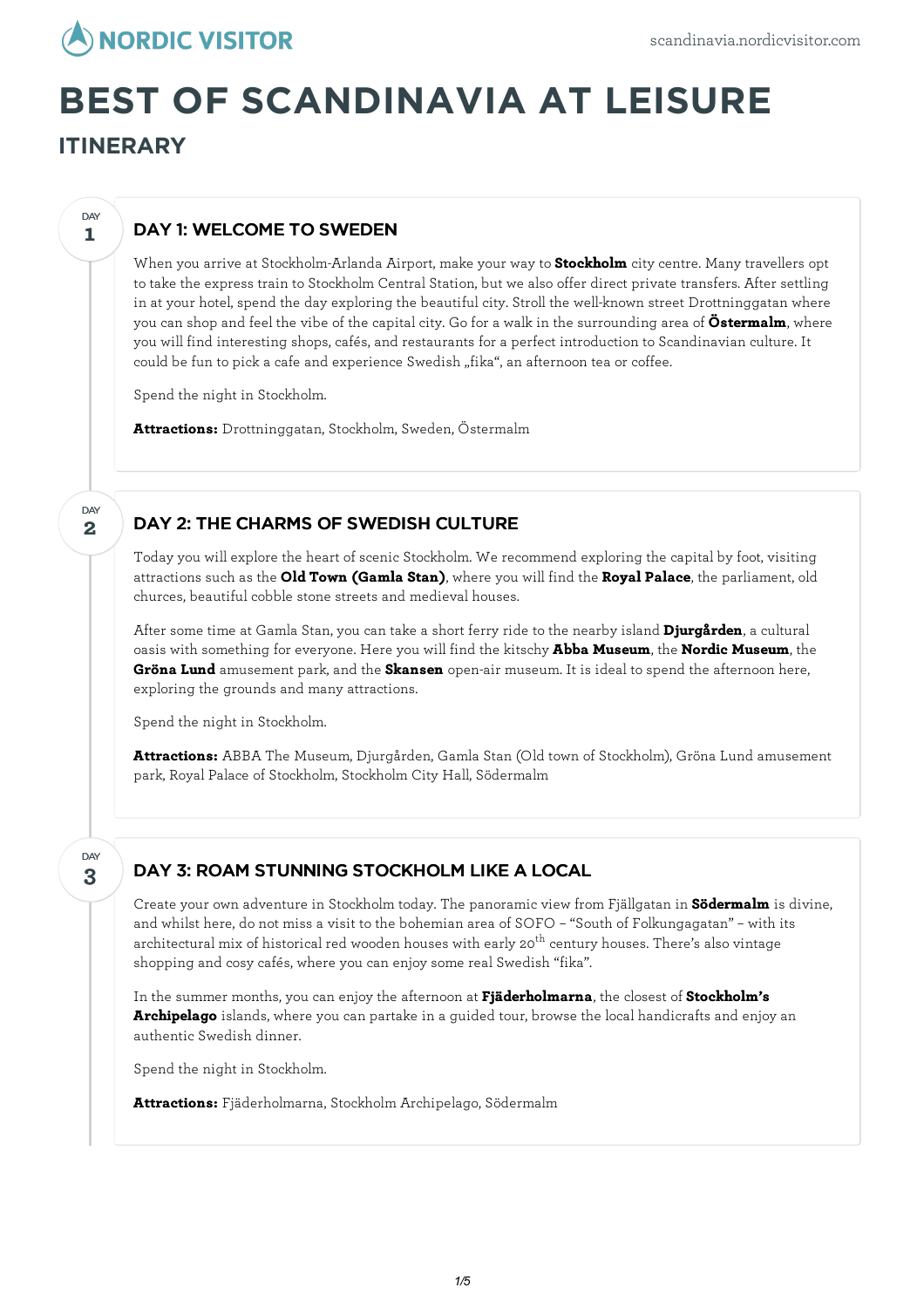#### DAY 4: TRAVEL FROM STOCKHOLM TO LOVELY COPENHAGEN

Today you will take a short flight to **Copenhagen**. After settling in at your hotel, go for a walk along the enchanting old harbour area of **Nyhavn**, where you will see colourful houses and lively restaurants among the docked boats. Walk the narrow side streets, visit some shops and try out the traditional Danish open-faced sandwich, Smørrebrød. In the evening, visit the amusement park **Tivoli Gardens**, which has something for everyone. It's a lovely place to admire the architecture and gardens and to enjoy some carnival rides.

Spend the night in Copenhagen.

*\*For thoseinterested, we offer the option of travelling bytrain insteadof flight between StockholmandDenmark. For*  $m$ ore *details click the optional activities.* 

**Attractions:** Copenhagen, Denmark, Nyhavn, Tivoli Gardens

#### **5** DAY

**6**

DAY

**4**

**DAY** 

# DAY 5: A DAY IN CAPTIVATING COPENHAGEN

You have the whole day to explore **Copenhagen**. We recommend seeing the city by foot, visiting landmarks like **Amalienborg Palace**, **Christiansborg Palace**, and the famous **Little Mermaid** statue. An optional cruise from the harbour is also highly recommended as you can appreciate the architecture and beauty of the city by water. Next, stroll **Ströget** street for some shopping and grab something to eat at Torvehallerne food hall.

Spend the night in Copenhagen.

**Attractions:** Amalienborg Palace, Christiansborg Palace, Little Mermaid, Nyhavn, Strøget shopping street

# DAY 6: OPEN DAY IN COPENHAGEN

Copenhagen is a beautiful city to explore and today you will create your own adventure. To dive into the history of Denmark, we recommend visits to the **National Gallery of Denmark** and the **National Museum**. For some time outside, stop by the **Botanical Garden** and the **Kings Garden**, followed by a trip to **City Hall Tower**.

Spend the night in Copenhagen.

**Attractions:** Botanical Garden, City Hall Tower, Kings Garden, National Gallery of Denmark, National Museum of Denmark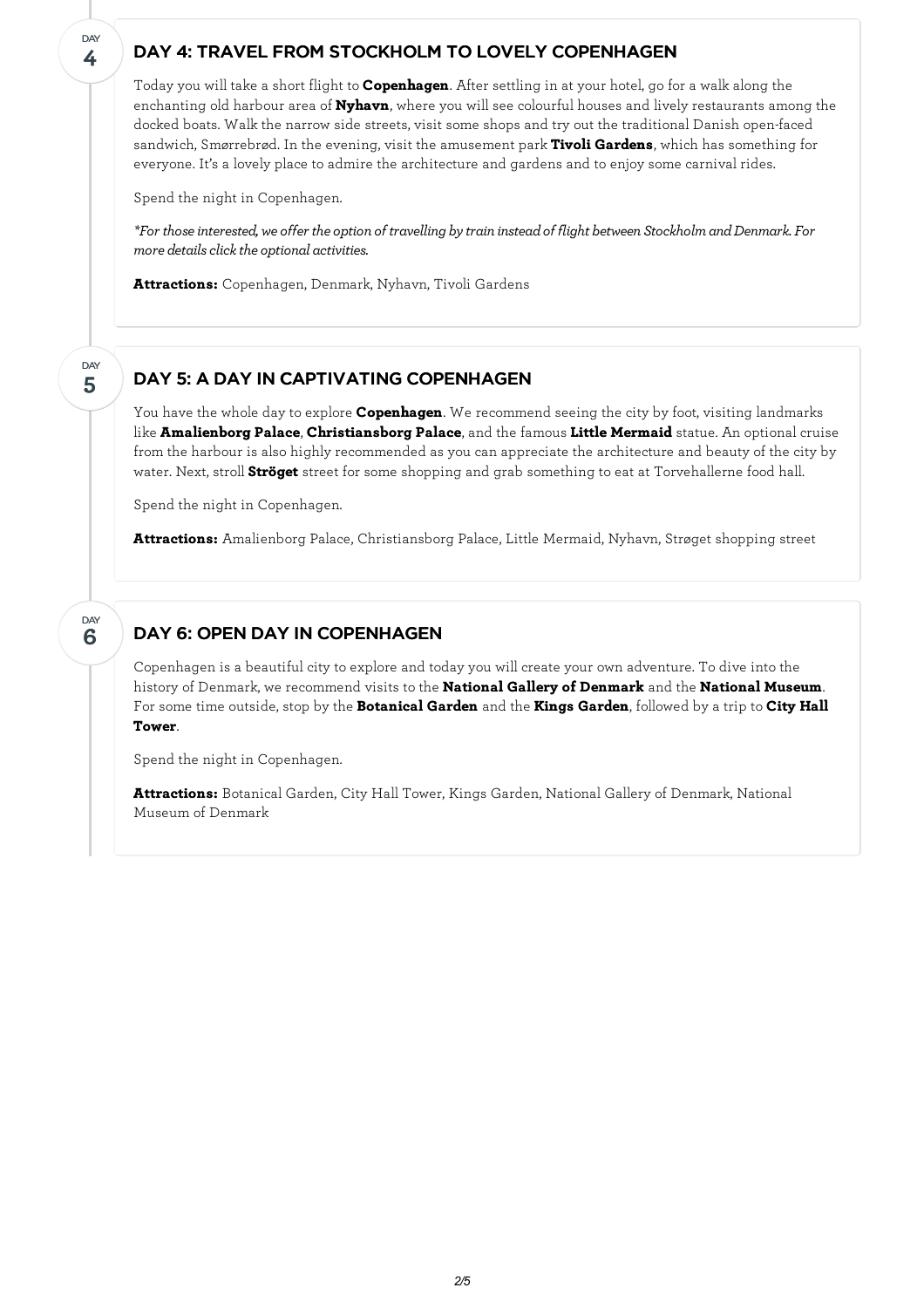# DAY 7: SET SAIL FOR NORWAY

**7**

DAY

**8**

DAY

**9**

DAY

Spend the morning touring Copenhagen. Some interesting attractions include the observatory of **The Round Tower**, the most famous church in Copenhagen, **Church of Our Saviour**, as well as the impeccable King's Garden, and the regal **Rosenborg Castle**. In the early afternoon, it's time to board your cruise to Oslo, which sails gently up the **Kattegat Sund** on its way to Norway's capital city. You can enjoy dinner in one of the restaurants, check out the entertainment on board or just relax and watch the sunset from the deck.

Spend the night on the cruise.

**Attractions:** Church of Our Saviour, Kattegat Sund, Rosenborg Castle, The Round Tower

# DAY 8: ENJOY ENCHANTING OSLO

After the ship docks, get ready to see the best of **Oslo**. The city is quite walkable, and we recommend exploring by foot and taking advantage of the convenience of public transport. Notable attractions include the **Oslo City Hall**, the **Royal Palace**, the **Oslo Opera House**, **Aker Brygge** area and spending some time along the beautiful harbour area.

Spend the night in Oslo.

**Attractions:** Aker Brygge, Norway, Oslo, Oslo City Hall, Oslo Opera House, The Royal Palace (Oslo)

### DAY 9: EXPLORE THE HIGHLIGHTS OF OSLO

This morning explore the Norwegian capital at your own pace. We recommend viewing the city by foot or booking a guided bus tour that will take you along the famous landmarks of the city. Highlights include the beautiful **Vigeland Sculpture Park**, **Akershus fortress**, **Fram Polar Ship Museum** and **Karl Johans** street. You will then have the rest of the day to explore at your own leisure.

Spend the night in Oslo.

**Attractions:** Akershus Fortress, Karl Johans Gate, Vigeland Sculpture Park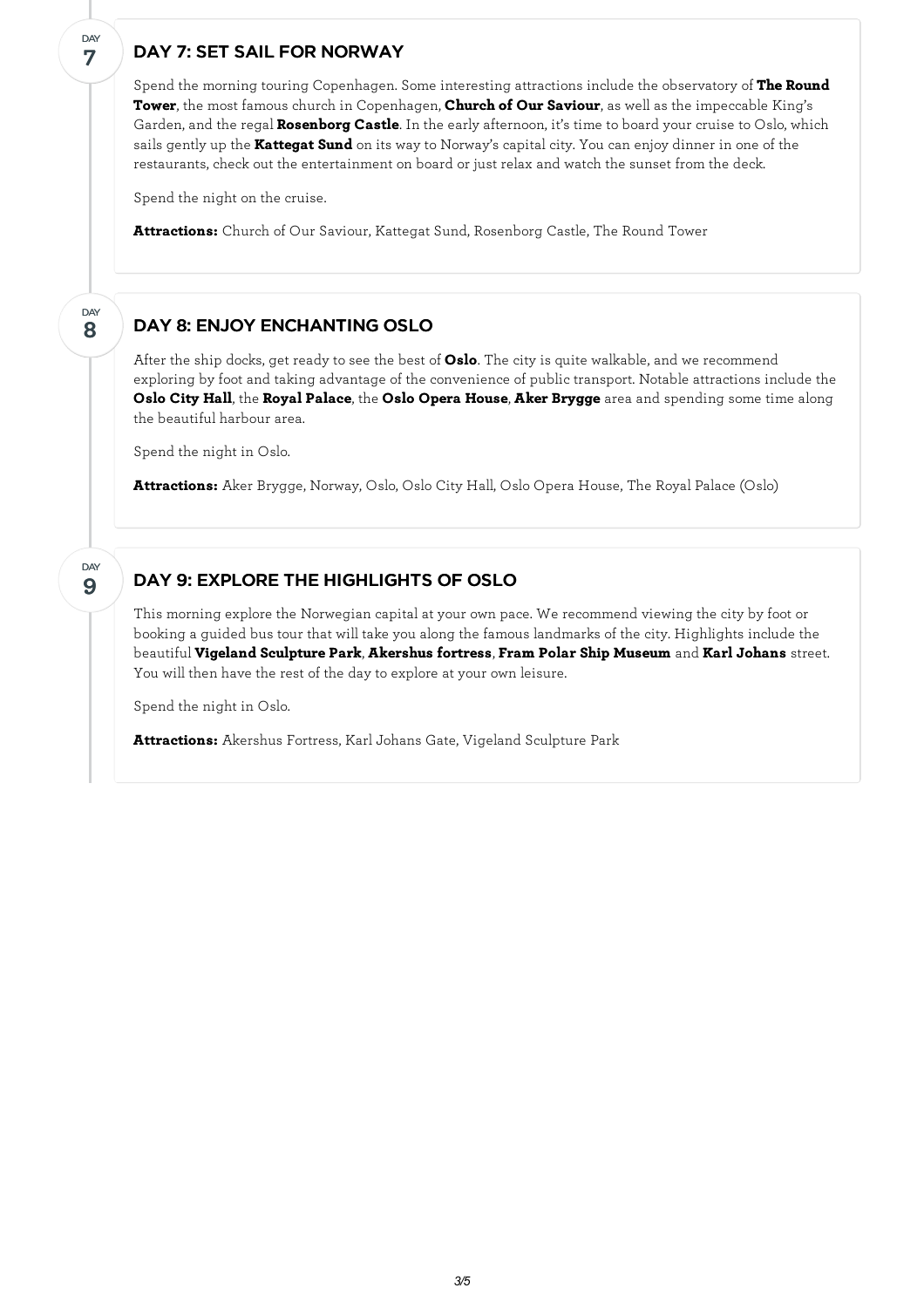### DAY 10: NORWAY IN A NUTSHELL - THE FLÅM RAILWAY

Get an early start and head to Oslo Central Station, where you'll begin the Norway in a Nutshell® railway journey towards **Bergen**, with an overnight stop in **Flåm**. This train ride takes you over Norway's "mountainous rooftops", through charming villages like Gol and **Geilo**.

In Myrdal, you'll switch trains to the famous Flåm Railway (Flåmsbana) for an incredible ride to the beautiful village of Flåm. Enjoy a relaxing day in Flåm, where you can follow one of the many hiking trails in the mountains around the village.

Spend the night in Flåm.

**10**

DAY

**11**

DAY

**12**

DAY

*We recommend booking our luggage transfer for the travel between Oslo and Bergen.* 

**Attractions:** Flåm, Flåm Railway (Flåmsbana), Geilo, NORWAY IN A NUTSHELL®

# DAY 11: EXPLORE SCENIC FLÅM

Spend the day exploring the beauty of Flåm and its surroundings. In this tour package, you get free admission to the Flåm Railway Documentation Centre, where you can learn about the construction of this railway. It is also recommended to join an optional tour to the Stegastein viewpoint. The viewing platform extends about 30 metres from the cliffside and 650 metres above the fjords, offering extraordinary and unbeatable views. For those who want to explore the fjords even further, you can enjoy an optional fjord safari or kayaking tour.

Spend another night in Flåm.

**Attractions:** Flåm

## DAY 12: NORWAY IN A NUTSHELL TO BERGEN

Today, you'll board a boat to sail through **Aurlandsfjord** into the World Heritage-listed Nærøyfjord, the narrowest fjord in all of Europe. This is perhaps the most beautiful arm of **Sognefjord**, with its mighty waterfalls and small farms clinging to the steep mountainsides. The boat docks in Gudvangen, from where you'll be transported by bus to **Voss** to board the train for the last stretch of the journey to **Bergen**.

Spend the night in Bergen.

**Attractions:** Aurlandsfjord, Bergen, Fjords in Norway, Flåm, Nærøyfjord, Sognefjord